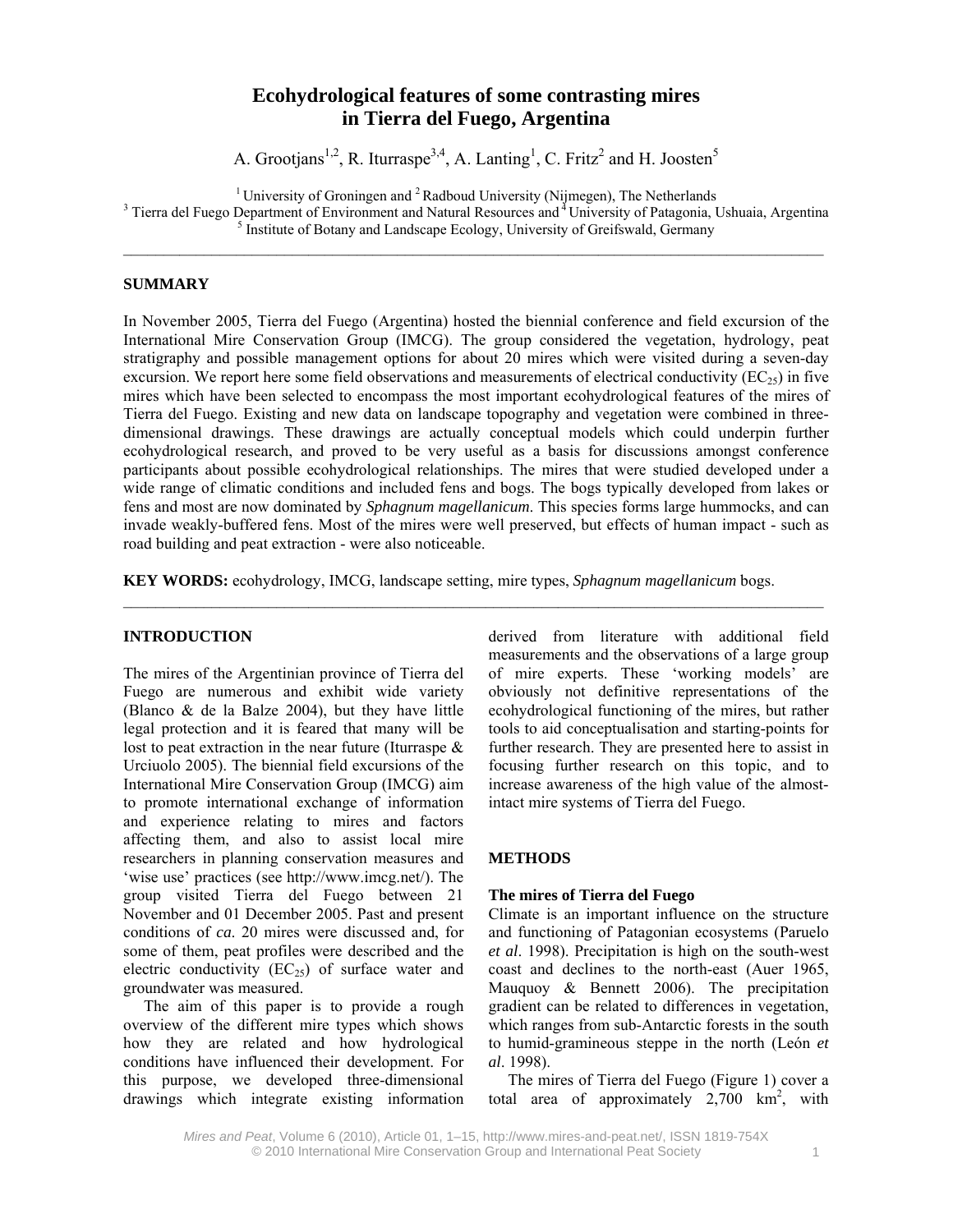

Figure 1. Locations of Tierra del Fuego (inset) and the mires discussed in this article, namely: Maria Behety Fen (1), Maria Cristina Fen (2), Andorra Mire (3), Rancho Hambre Mire (4) and Moat Mires (5).

 $2,400$  km<sup>2</sup> in the uninhabited eastern part known as Peninsula Mitre (Iturraspe *et al*. 2009). Although they have been studied since 1917 (Bonarelli 1917), the work that is most frequently cited in literature on Fuegian Archipelago peatlands is that of Auer (1965). He classified bogs on the basis of stratigraphy, vegetation type and precipitation; using the term 'bogs' in a very general way to include both ombrogenous mires and minerotrophic fens ('steppe bogs'). He distinguished three main bog regions, namely:

- (i) steppe bogs in the Fuego Patagonian Steppe (also called the "Magellanic Steppe" by León *et al.* 1998) with annual precipitation <400 mm;
- (ii) *Sphagnum* bogs in the area with deciduous beech forests, where annual precipitation is 400–800 mm; and

(iii) rainy-region bogs in the Magellanic Moorland with annual precipitation >1000 mm.

The large mires of Tierra del Fuego have often developed along the bottoms of valleys, on highland prairies and on low-gradient slopes (Rabassa *et al*. 1996). Wetlands occupy 15–20% of the Magellanic Steppe area (Roig *et al.* 1985) and are locally termed "vegas". They are situated in low-lying, rather flat areas with groundwater discharge and sometimes temporary surface runoff. Not all vegas are peatlands, however. Collantes & Faggi (1999) distinguished between permanently and temporarily waterlogged vegas. The first category (mostly south of the Rio Grande River) has peat soils, whereas the soils of the second category have variable organic matter content depending on water availability.

*Sphagnum* bogs occur in the area with deciduous forests, where there is a clear precipitation surplus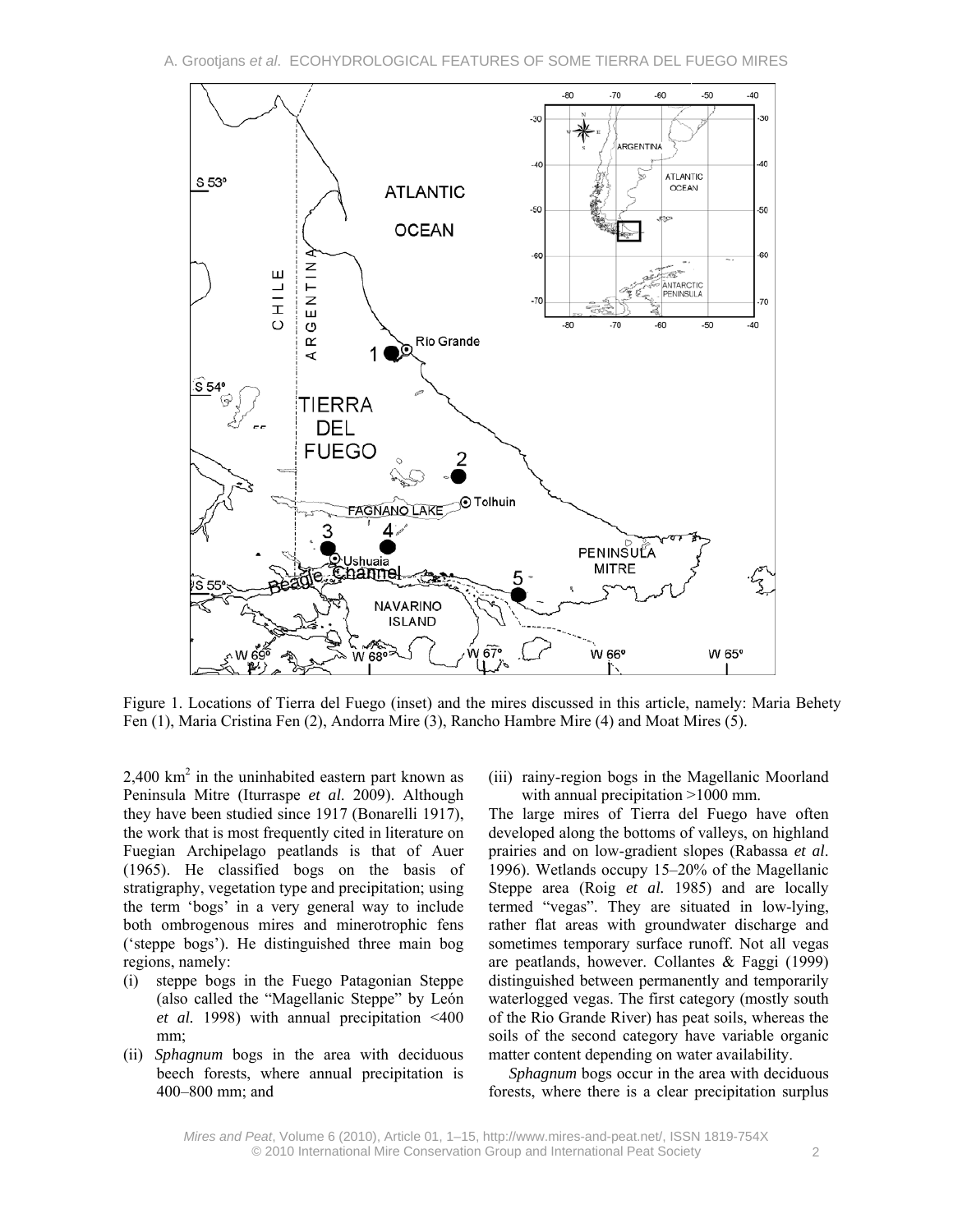throughout the year. These raised bogs are speciespoor but extremely diverse at higher organisational levels (Baumann 2006). Most of them have only one *Sphagnum* species - *Sphagnum magellanicum* which forms hummocks, hollows and all the other complex structures that are typical of bogs. Fens also occur in the southern part of Tierra del Fuego, often in combination with *Sphagnum* bogs. The eastern side of Tierra del Fuego experiences the most oceanic conditions; and here the forest and mires are dominated, respectively, by the evergreen *Nothofagus betuloides* and cushion plants (e.g. *Astelia* spp.) (Iturraspe *et al.* 2009).

The human population density of the province of Tierra del Fuego is low (6 persons km- ²), and the rural index is much lower because most people live in urban areas. Consequently, there seems to be relatively little human pressure on the mires. Cattle breeding is an important economic activity in the northern and central regions of the province, and most of the fens are still used for hay production (Anchorena 1985, Anchorena *et al.* 2001). Over recent decades, however, interest has developed in extracting peat for the Argentinean compost market (Iturraspe & Urciuolo 2004).

# **Field observations**

The mires discussed in this article are situated in the Magellan Steppe near Rio Grande (Maria Behety Fen), in an intermediate zone on the Ecotone Steppe near Tolhuin (Maria Cristina Fen), and in the Magellanic Moorland (Figure 1). Ecohydrological models of the mires, which integrated existing knowledge with relevant field measurements and observations, were constructed in order to facilitate discussion of their past and present conditions. For this we used relief and vegetation features obtained from the excursion guide (Iturraspe & Urciuolo 2005) and field data on peat type and peat depth obtained by coring, electrical conductivity (a measure of total dissolved minerals in the water), and flow directions of surface water. For further reading on ecohydrological approaches using such conceptual 'working models' we refer to Grootjans & Van Diggelen (2009). The approach is 'quick and dirty' but can be very useful in developing hypotheses about mire development, hydrological functioning, and restoration potential where damage has occurred.

Peat coring was carried out using a closed chamber Russian peat corer. Electrical conductivity (EC) was measured with portable EC/temperature equipment (WTW, Germany). At Maria Behety Fen and Maria Cristina Fen, where EC was measured in piezometers which had been installed by Aaron Perez Haase, only the highest values measured at one metre below the surface were recorded because stratification of groundwater and precipitation water had occurred in the upper sections of the piezometers. In most cases, peat thickness was estimated from one or two cores only. No indication of peat thickness is given for the Moat mires due to lack of representative data for this topographically variable landscape. Nomenclature of plant species follows Moore (1983).

# **RESULTS**

# **Maria Behety Fen**

Maria Behety Fen (53° 48' S, 67° 52' W; 20 m a.s.l.) lies within an almost treeless landscape (Figure 2). The hills are covered by low-productivity grasslands with *Festuca gracillima*, and the low-lying areas by sedge fen vegetation dominated by *Hordeum halophilum* and *H. lechleri* with *Caltha sagittata, Carex gayana, Carex macrosolen* and *Trichlochin palustris*. The peat layer is almost three metres thick and consists almost entirely (260 cm) of fen peat interspersed by thin mineral layers. It is underlain by a 70 cm layer of lake sediments.

There had been some very heavy rain showers immediately prior to the site visit, and low-lying areas were flooded because the small stream was unable to accommodate all of the surface discharge, and had overflowed. EC measurements in a small spring and in some piezometers (Figure 3) indicated that the fen was fed by groundwater with relatively low electrical conductivity (220–350  $\mu$ S cm<sup>-1</sup>). One piezometer which had a filter one metre below the surface yielded an extremely high EC value (3,500  $\mu$ S cm<sup>-1</sup>). Stagnant surface water and the water in the stream also had high EC values.

# **Maria Cristina Fen**

The Ecotone Steppe is characterised by low rounded hills, gentle slopes and a mosaic of bogs, fens and forests. The distribution of the peatlands is closely linked to glacial geomorphology (Coronato *et al*. 2006).

Maria Cristina Fen (54º 24' S, 67º15' W; 165 m a.s.l.) occupies a narrow valley with a small central stream, and is bordered on both sides by forest (Figure 4, Figure 5). Most of the fen is covered by sedge vegetation, but there are locally extensive patches of *Sphagnum magellanicum* bog. Small streams draining the forested hillslopes discharge surface water into the fen, the rivulets disappearing completely within *ca*. 20 m of the mire edge as the water disperses into the peat.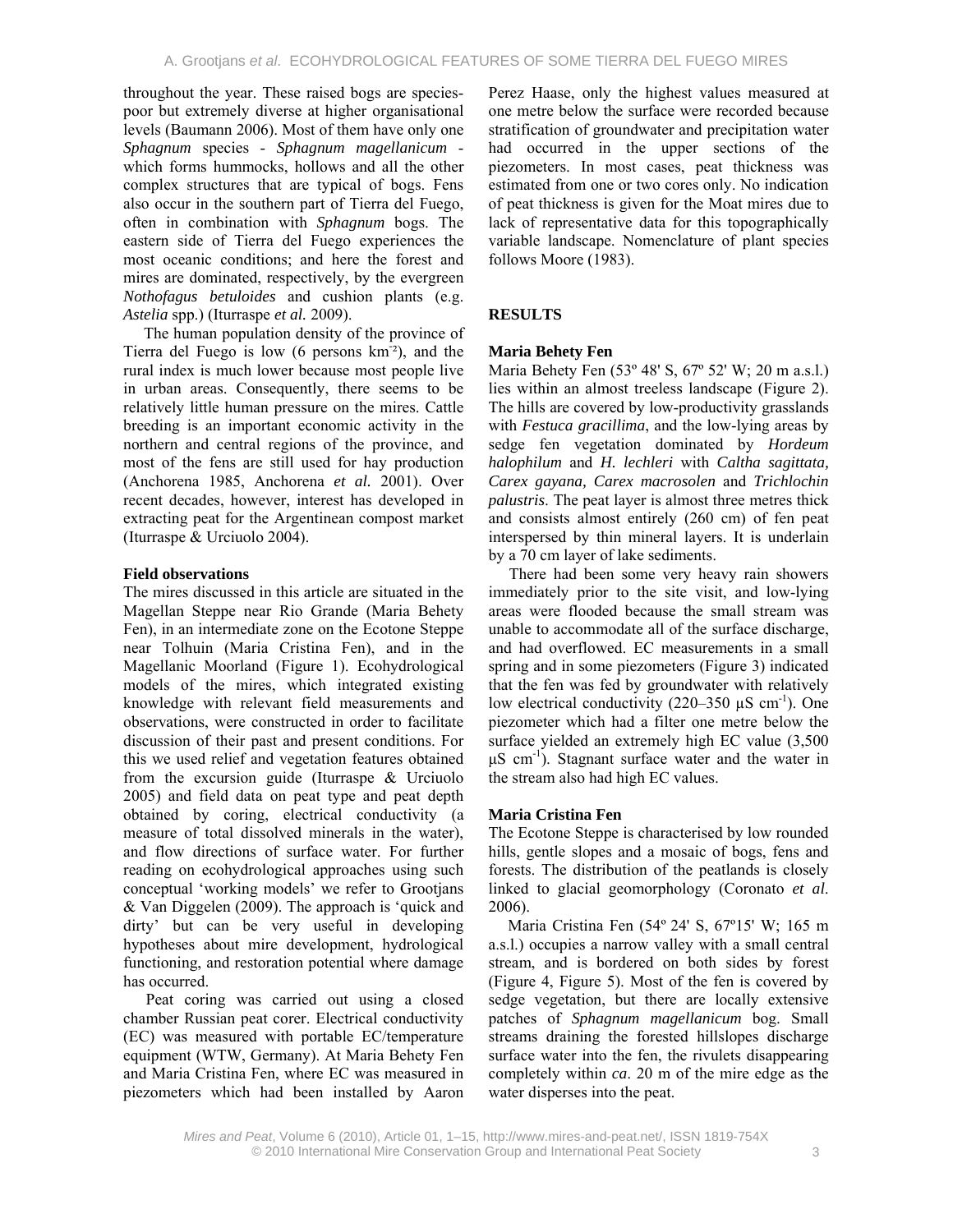A. Grootjans *et al*. ECOHYDROLOGICAL FEATURES OF SOME TIERRA DEL FUEGO MIRES



Figure 2. General view of Maria Behety Fen (left), showing the partly flooded sedge fen vegetation and lowproductivity grassland on the surrounding slopes. The valley is grazed by sheep. A large spring (right) supplies the downstream part of the fen with groundwater.



Figure 3. Electrical conductivity (EC in  $\mu$ S cm<sup>-1</sup>) measurements recorded on Maria Behety Fen (28 November 2005). The values shown within (blue) ellipses were measured in piezometers, and the others in surface water.

The electrical conductivity of surface water from the hillslopes is rather low  $(117 \text{ }\mu\text{S} \text{ cm}^{-1})$  and the water can be traced flowing between the large *Sphagnum* carpets until it reaches the small stream in the centre of the valley. The new tarred road along the edge of the fen influences the discharge of the two streams entering from the hillside. One stream has been diverted into a ditch which discharges into the other stream, whose increased flow in turn enters the valley *via* a culvert. However, this has not caused erosion in the fen at the point of entry. Local iron-rich groundwater pools at the valley margin have high EC values  $(240 \mu S \text{ cm}^{-1})$ , indicating groundwater discharge.

Very high EC values (550–650  $\mu$ S cm<sup>-1</sup>) were measured in the piezometers installed by Aaron Haase on the eastern side of the valley. These values are in the range for calcareous groundwater.

Large tussocks of *Sphagnum magellanicum* have invaded the fen vegetation. Where the tussocks have merged, a shallow carpet of *Sphagnum magellanicum* bog is formed on top of the fen. EC values measured in the surface water between *Sphagnum magellanicum* hummocks were low (113  $\mu$ S cm<sup>-1</sup>).

Soil descriptions showed that this mire originated as a lake. A shallow (50cm) lake deposit was found just above the mineral substratum, and this was overlain by a thick (266 cm) sedge peat layer. *Sphagnum* peat was found only in the top 30 cm of the profile, indicating that invasion by *Sphagnum magellanicum* had started very recently.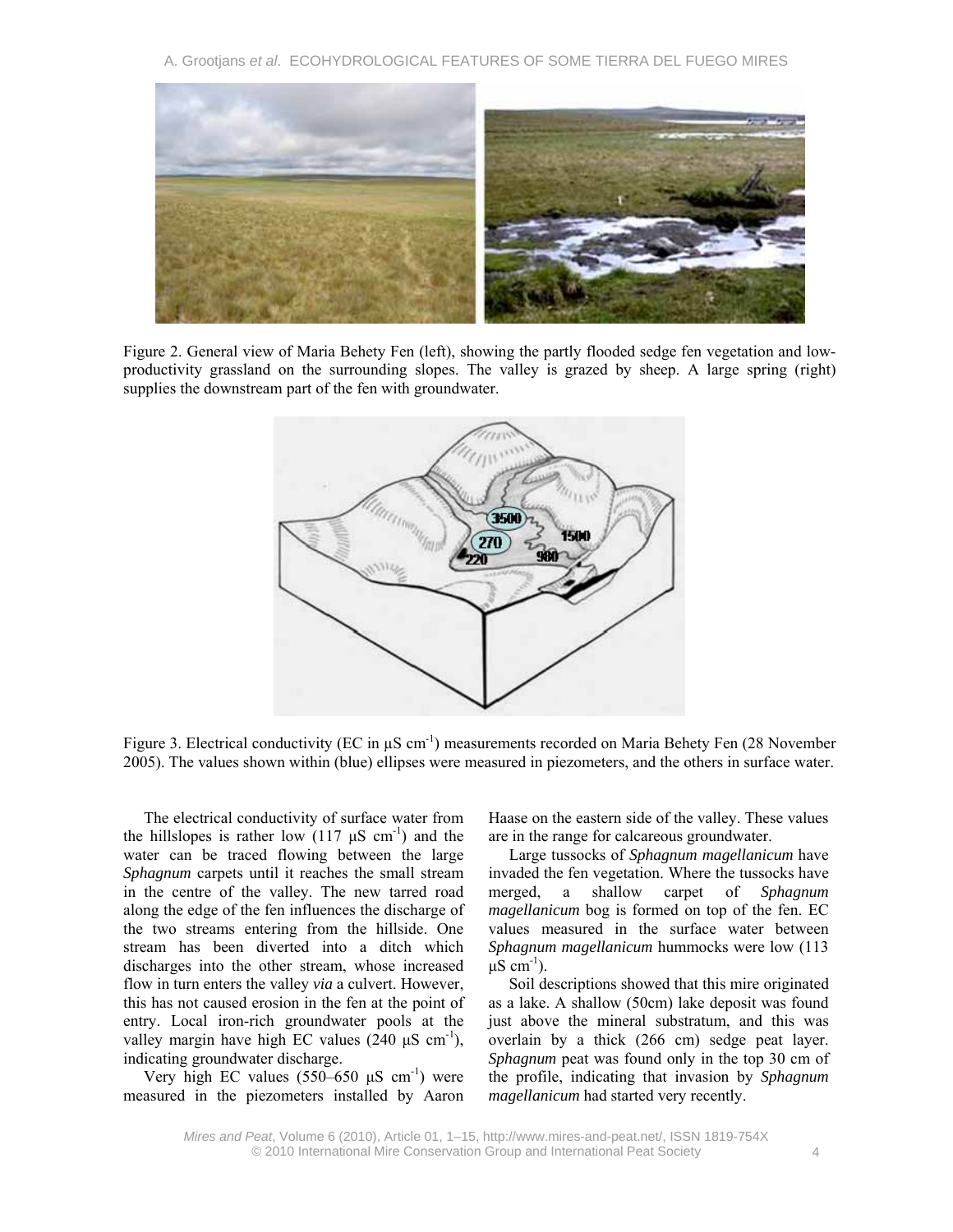A. Grootjans *et al*. ECOHYDROLOGICAL FEATURES OF SOME TIERRA DEL FUEGO MIRES



Figure 4. General view of Maria Cristina fen showing sedge vegetation with large *Sphagnum magellanicum* hummocks (top left). The fen discharges groundwater and surface water into a very small stream (<1 m wide) (top right). Large hummocks of *Sphagnum magellanicum* are developing near the fen margin (bottom left). At a later stage, these hummocks merge to form a thin blanket of S*phagnum magellanicum* (bottom right).



Figure 5. EC values (in μS cm<sup>-1</sup>) measured in groundwater (black digits) and surface water (white digits) at the Maria Cristina Fen on 27 November 2005. Red: *Sphagnum magellanicum* bog; orange: fen.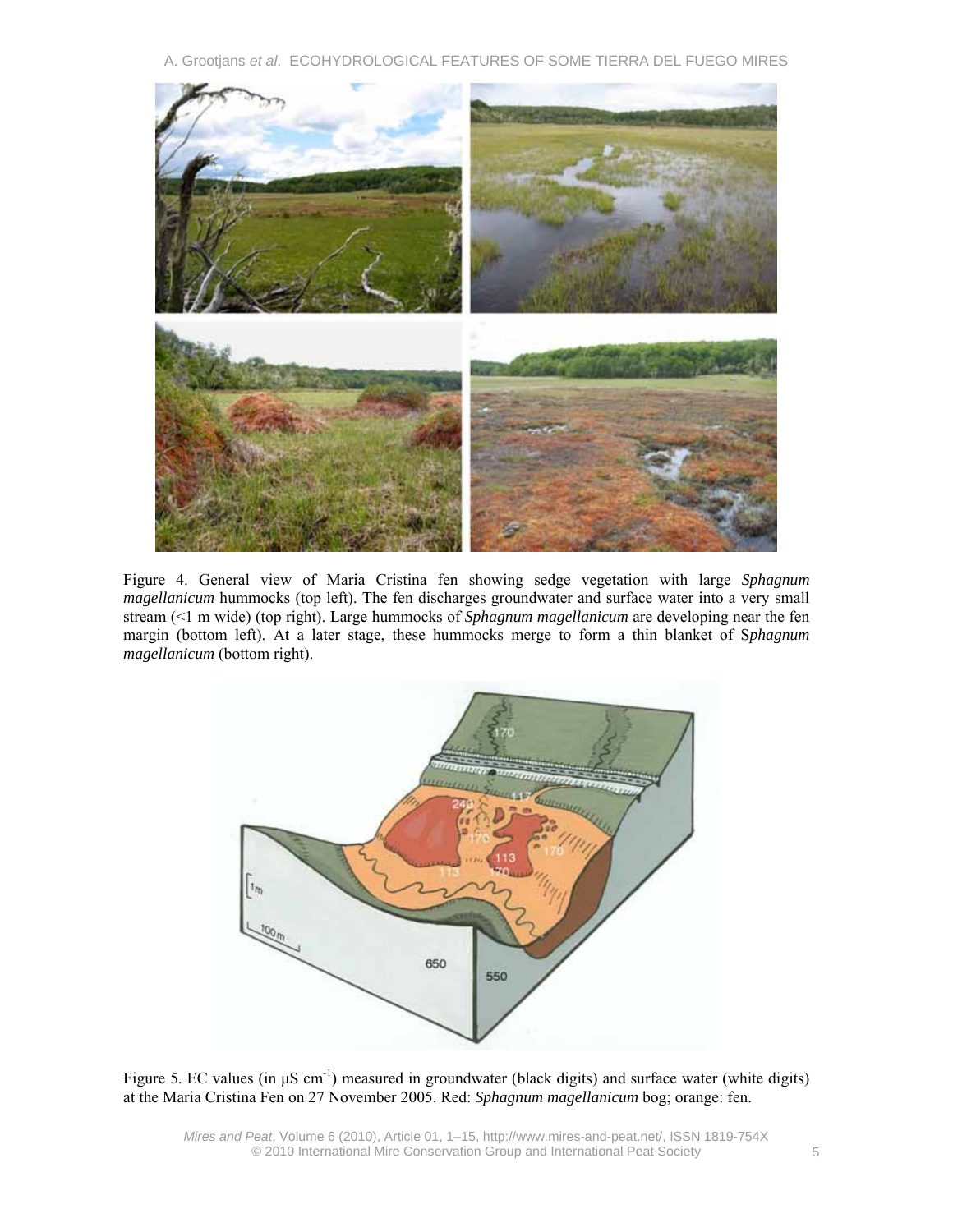#### **Andorra Mire**

The Andorra mire (54º 75' S, 68º 33' W; 200 m a.s.l.) is a large raised bog complex situated in a valley between large mountains of the Andes, which provide good shelter from strong winds. Forests of *Nothofagus pumilo* and *N. antarctica* are present on the lower slopes of the hills.

Four large *Sphagnum* bogs overlie an extensive fen system which is now visible only at the valley margins (Figures 6–8), the *Sphagnum* peat having overgrown the fen (radicell) peat (Baumann 2006). Small rivers between the bogs carry groundwater and surface water into the Arroyo Grande River. The whole system slopes towards the end of the valley.

The vegetation of the fen is quite diverse and includes species such as *Carex banksii, C. curta, Koeleria fueguina, Caltha sagittata, Acaena magellanica* and *Gentiana magellanica.* Small spring forests with *Nothofagus* carr are situated on thin peat where much groundwater discharges. This spring environment is very unstable and dynamic, and there is considerable erosion of the peat here. Some parts are extremely wet and most of the trees have died or fallen over (Figure 7). Other locations have been drained by erosion channels, and dense scrub has developed around these. Channels dug by beavers have added further drainage.

The bogs are characterised by very dense *Sphagnum* vegetation and very low (<5%) cover of vascular plants. The shrub layer is dominated by *Empetrum rubrum* and *Nothofagus antarctica*. Important sedges and herbs are *Tetroncium magellanicum, Carex magellanica*, *Rostkovia magellanica* and *Marsippospermum grandiflorum. Sphagnum magellanicum* dominates hummocks, lawns and pools. It grows most vigorously in hummocks at the fen–bog transition, where



Figure 6. General view of the Andorra mire, whose singular appearance (top left) arises from the red/orange colour of *Sphagnum magellanicum*. This species can grow so rapidly that it overgrows other living *Sphagnum* layers (top right). At the margin of the bog adjacent to the Arroyo Grande River, the advancing wall of *Sphagnum* can be as high as three metres (bottom left). The small stream emerging from the bog margin discharges precipitation water from the bog (only) across the lower-lying lagg, which is covered by the minerotrophic species *Sphagnum fimbriatum* (bottom right).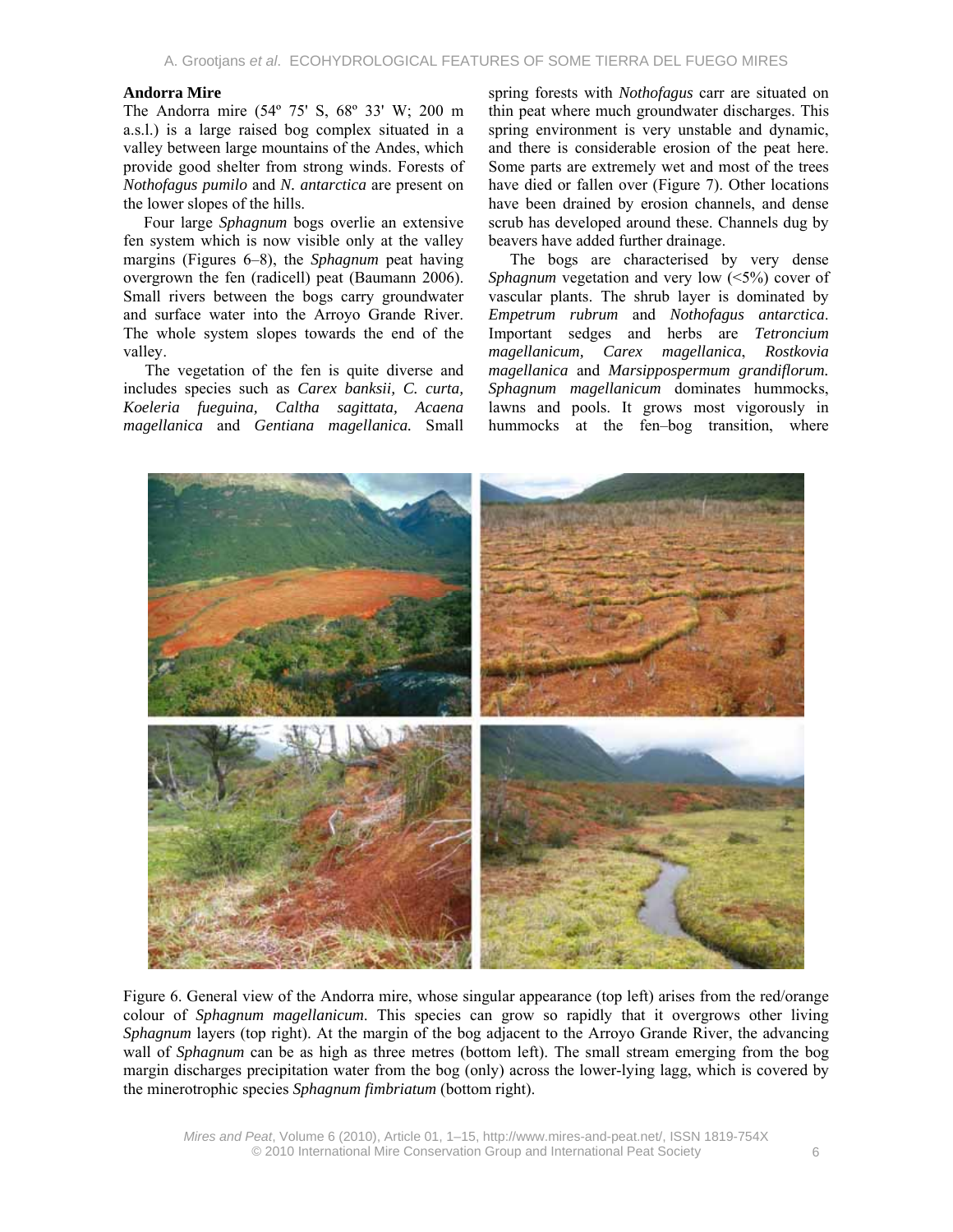A. Grootjans *et al*. ECOHYDROLOGICAL FEATURES OF SOME TIERRA DEL FUEGO MIRES



Figure 7. Fen habitats at the margins of Andorra Mire. Groundwater-fed springs on shallow peat cannot sustain the growth of large trees (top left). Spring rivulets which also receive surface water from small streams on the surrounding hillsides erode into the marginal fen (top right). The less-damaged parts of the fen discharge groundwater *via* so-called 'soaks', which are very wet with slow groundwater flow (bottom left). *Caltha sagittata* (bottom right) is a characteristic species of such groundwater-fed soaks.

hummocks rising to more than one metre above the water table and poor fen vegetation are common. On the other hand, *Sphagnum falcatulum* and *Sphagnum cuspidatum* occur only in pools, where their biomass is usually very low. Apparently, the growth of *Sphagnum* species is severely limited in open water bodies.

Peat cores were examined at four locations which are shown in Figure 8. Core 1 consisted of well-preserved *Carex* fen peat 250 cm thick, of which only the top 10 cm was decomposed. Between the large *Sphagnum* bogs (Core 2), the fen peat was 300 cm thick and interrupted at about 240– 250 cm depth by a thin sandy layer, which indicates that intensive flooding occurred after a period of undisturbed fen development. Core 3 had *Sphagnum* peat to a depth of only *ca*. 50 cm. Fen peat appeared at a depth of 150 cm and ended at 700 cm. Core 4 sampled peat to a depth of more than 1200 cm. The bog peat was more than 600 cm thick, indicating that bog formation started many centuries ago.

A beaver dam at the upper end of the bog has raised the water level by *ca*. 150 cm, creating a large pond of nutrient-rich water from a surface stream  $(EC 130 \mu S \text{ cm}^{-1})$  across parts of the bog and the adjacent forest. EC values of about  $130 \mu S \text{ cm}^{-1}$  also occur in the rivulets that cross the bog. Some small rivulets have also formed in the narrow lagg zone, but EC values here are low  $(ca. 40 \mu S cm^{-1})$ .

#### **Rancho Hambre**

This bog complex (54º 45' S, 67º 49' W; 140 m a.s.l.) is located in a wide glacial valley (Figure 9) which is fed mainly by rain  $(ca. 700$  mm year<sup>-1</sup>) and surface water. Most of the surface water originates from two upslope rivulets (Figure 10). This water has a relatively high EC of  $100-200 \mu S$  cm<sup>-1</sup>. The bog between the two rivulets has a very low EC of  $14-50 \mu S$  cm<sup>-1</sup>. The surface water from the hill is collected by a ditch alongside the road and this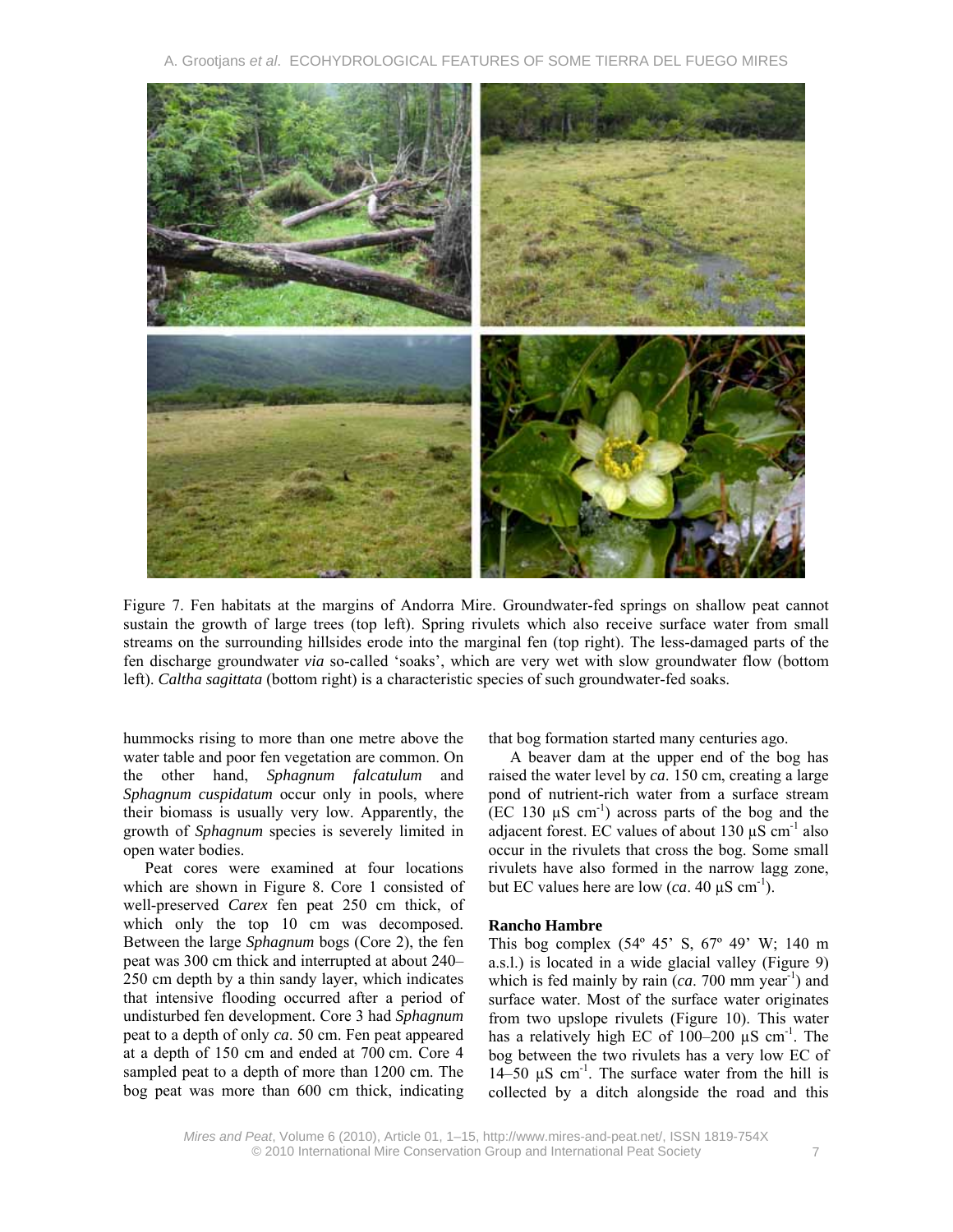

Figure 8. Sketch of the Andorra mire showing the EC values (in  $\mu$ S cm<sup>-1</sup>) measured in surface water (white digits) on 23 November 2005. The white circles indicate the locations where peat profiles were described. *Sphagnum magellanicum* bog is shown in red, fen in orange and open water in blue.

water is channelled into the mire complex by two culverts. This means that the water from the slope is concentrated into two streams. As a result, the water sometimes floods previously non-flooding areas, and its erosive power has increased. This recent change in water flow, combined with beaver activity, has probably caused local death of *Nothofagus* scrub at the mire margins.

Peat profile descriptions showed that the peat is 390 cm thick. A basal layer of lake sediment is overlain by 110 cm of *Tetroncium* radicell peat with some *Sphagnum* remains and about 10 cm of radicell and sedge peat. Remarkably, the thick upper layer of *Sphagnum* peat is interrupted after 150 cm by 20 cm of *Tetroncium* and *Carex* radicell peat, whose upper surface lies 70 cm below the present ground level. The composition of this radicell peat resembles a vegetation type that is commonly found at the margins of pools, especially those that are connected to nutrient-rich groundwater.

# **Moat Mires**

The mire landscape in Moat  $(54^{\circ} 56^{\circ} S, 66^{\circ} 41^{\circ} W;$ 400 m a.s.l.) is characterised by abundant peatforming cushion plants such as *Donatia fascicularis* and *Astelia pumila*. Bogs dominated by *Sphagnum*  *magellanicum* are also present, but they are relatively small and occur only in sheltered locations with vegetation indicative of nutrient enrichment (e.g. Poaceae and *Nothofagus*; Figure 11). The exposed peat plains are dominated by *Astelia pumila*, a cushion pant which forms rigid 'blankets' and sometimes real hummocks, and gives the mire a green appearance. *Donatia fascicularis* is also present, but less frequent. As distance from the coast increases, the occurrence of *Astelia* mire decreases, whereas the frequencies of *Sphagnum* mire, *Marsippospermum grandiflorum* and *Empetrum rubrum* increase.

Figure 12 shows an impression of the mire landscape near Moat. The whole landscape is covered by peat whose thickness ranges from 50 to 900 cm. *Nothofagus betuloides* grows in tree form on well-drained peaty slopes, and forms dense forest patches on sandy hills (drumlins) and rock outcrops. A lake is present at the highest point of the blanket bog system. This is more than four metres deep and sheltered from the wind by trees and two small hills. *Sphagnum magellanicum* dominates the area around the lake, where the EC values measured were in the range 60–95 µS cm-1. There is an *Astelia pumila* mire slightly below the summit. This has numerous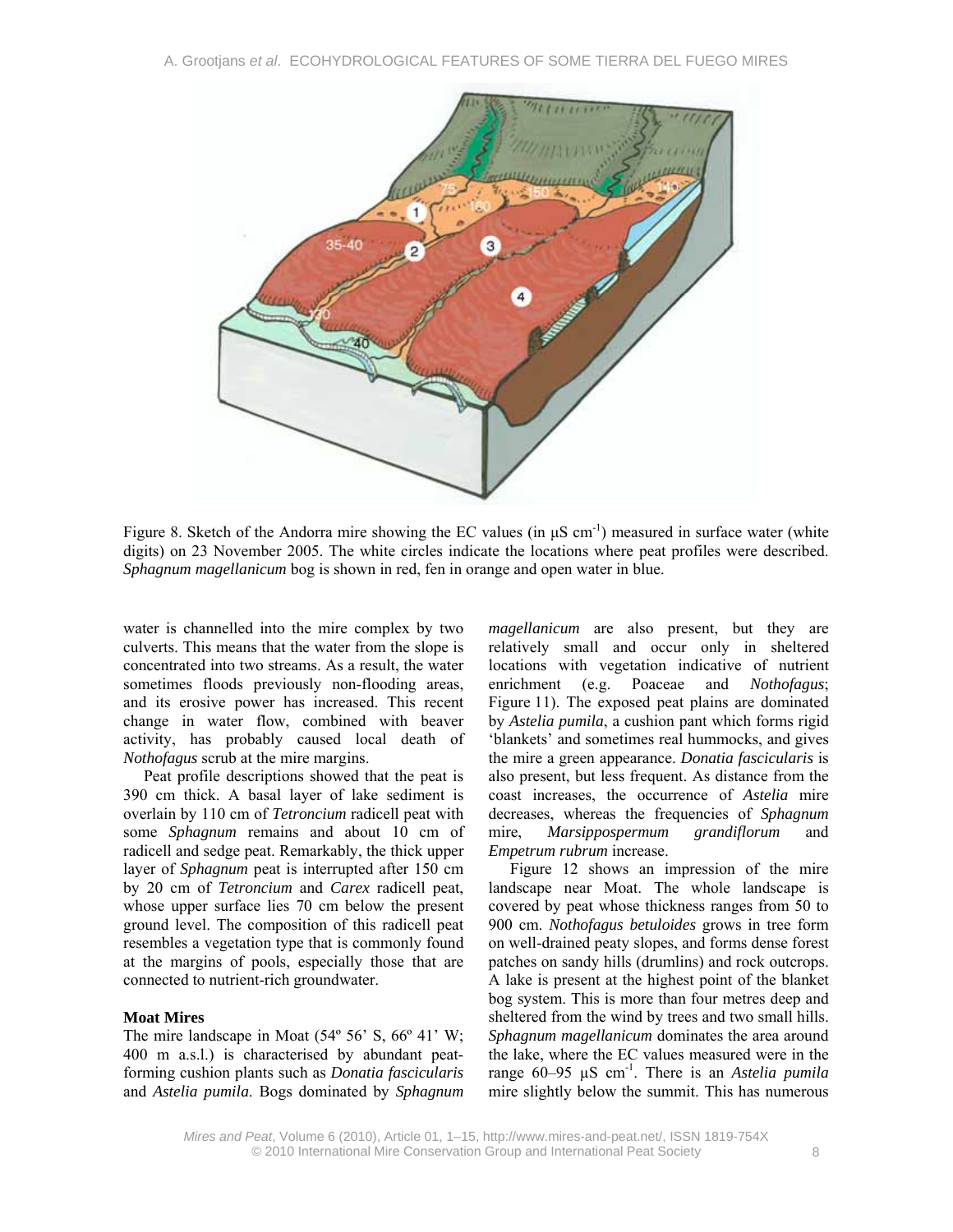A. Grootjans *et al*. ECOHYDROLOGICAL FEATURES OF SOME TIERRA DEL FUEGO MIRES



Figure 9. General view of the Rancho Hambre mire complex showing large pools within the *Sphagnum* bog (top left). The bog itself is enclosed by surface water gullies with small islands of *Sphagnum magellanicum* (top right). *Sphagnum* has died in some exposed areas, probably due to desiccation, but *Sphagnum* growth has re-started from the pools (bottom left). Where surface water discharge from the surrounding valleysides has been concentrated as a result of road-building, small forest tickets have been drowned (bottom right).



Figure 10. Impression of the Rancho Hambre mire complex. Large *Sphagnum magellanicum* bogs (red) with large pools are intersected by shallow surface water channels (green-blue) containing small *Sphagnum* bog islands. Digits show EC values ( $\mu$ S cm<sup>-1</sup>) measured in surface water on 25 November 2005. The white rectangle indicates the location where a peat profile was described. Blue: open water; grey/green: forest.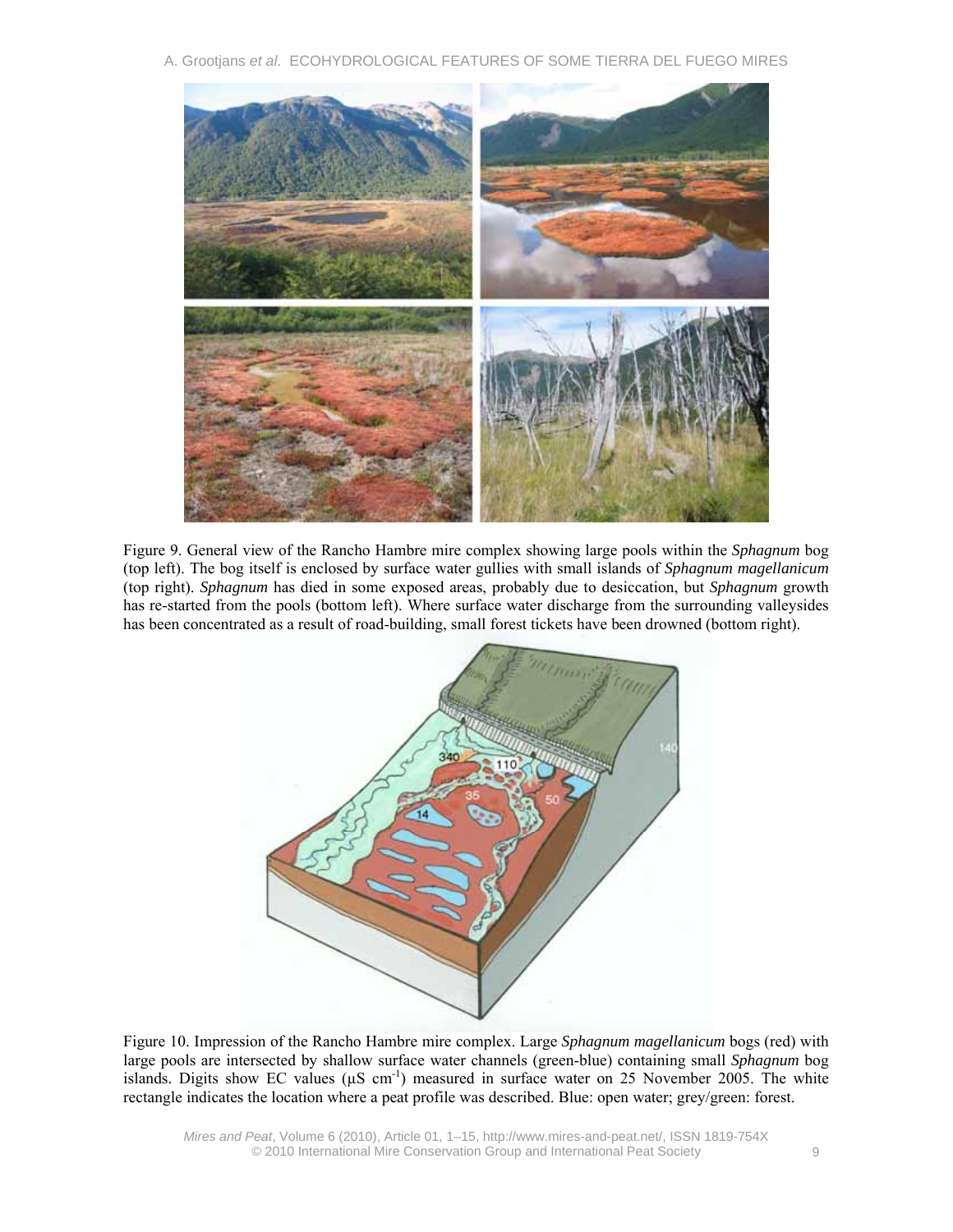A. Grootjans *et al*. ECOHYDROLOGICAL FEATURES OF SOME TIERRA DEL FUEGO MIRES



Figure 11. View across the dense *Astelia pumila* carpet at Moat Mires (top left). Within these very exposed mires, *Sphagnum magellanicum* hummocks and lawns are restricted to the sheltered margins of pools (top right). Some exposed flat areas have extensive dead *Sphagnum*, but the *Sphagnum* is recovering in more sheltered areas (bottom left). *Sphagnum* growth can be very abundant on sheltered slopes (bottom right).



Figure 12. Impression of the extensive blanket bog at Moat mires. Cushion plants dominate on the plateaux, but there are S*phagnum magellanicum* hummocks on more sheltered slopes and in forests (grey). EC values  $(\mu S \text{ cm}^{-1})$  were measured in the surface water on 26 November 2005.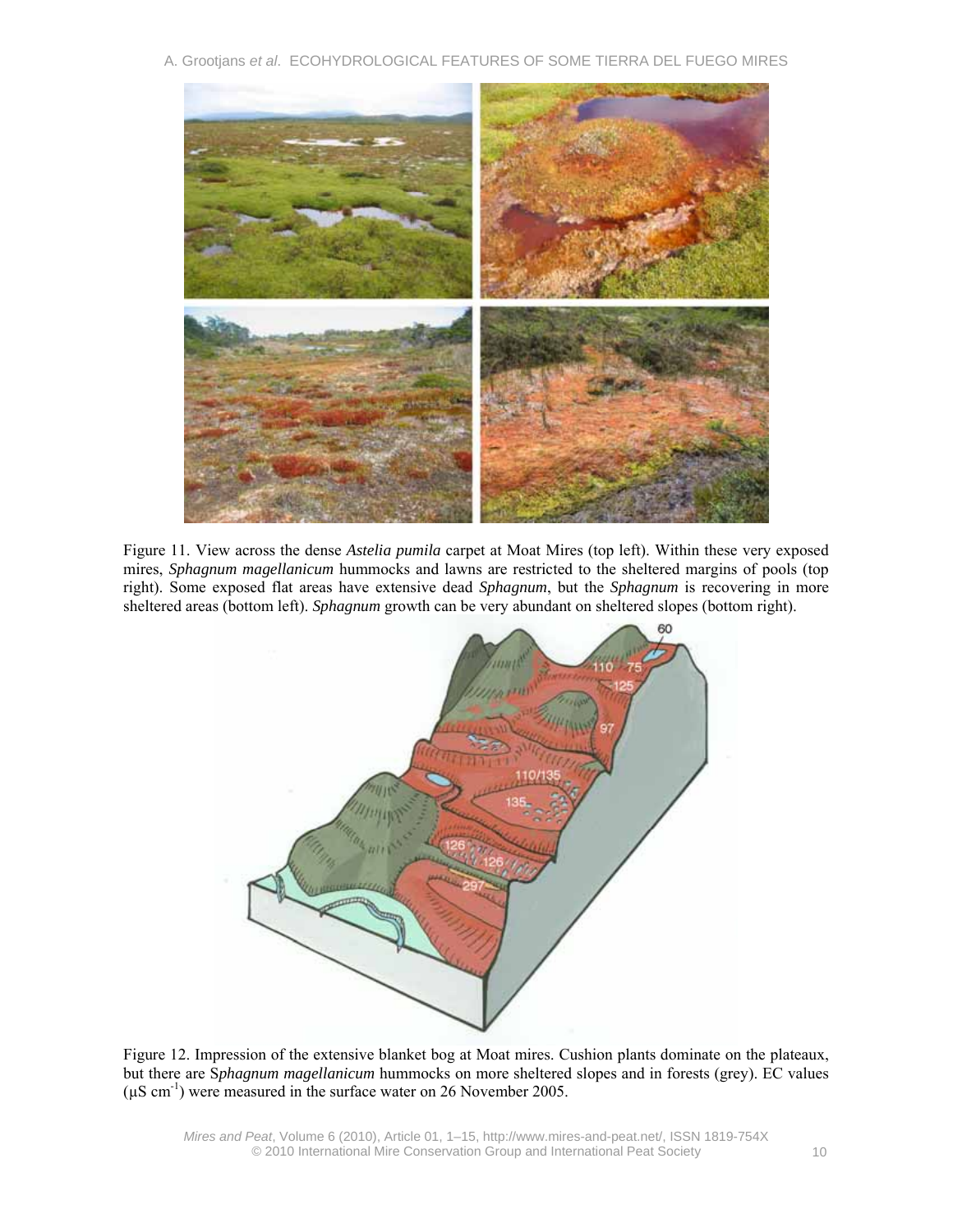pools with higher EC values  $(125 \mu S \text{ cm}^{-1})$ . Here, *Sphagnum magellanicum* appears to be confined to the pools by the surrounding *Astelia pumila* carpet, even though it is a hummock-forming species.

Examination of the peat profile showed that the development of *Astelia* is relatively recent. In the area cored, *Astelia* peat is present to a depth of *ca*. 100 cm and this is underlain by 400 cm of *Sphagnum* and *Tetroncium* peat. The lowest parts of the profile are dominated by root and wood peat with occasional fragments of *Tetroncium* and *Empetrum*. The *Astelia*-*Sphagnum* interface is not well defined because the *Astelia* peat is highly decomposed. Surprisingly, densely-packed living *Astelia* roots were found up to 150 cm below the surface.

# **DISCUSSION**

Mire development in Tierra del Fuego appears to follow the classic pattern described by Weber (1902) and Moore & Bellamy (1974) for European mires, in that most of the mire systems started as lakes or fens and then became bogs. In the northeastern Fuegian Steppe, evaporation rates are too high and precipitation insufficient (Blanco & de la Blaze 2004) to support *Sphagnum* growth. Thus, *Sphagnum* mires are more common in the southwest and decline towards the north-east. This is also totally consistent with the spatial pattern of annual precipitation totals.

The large water-holding capacity of dense lawns and hummocks of *Sphagnum magellanicum* (Köpke 2005) may explain why hummocks can grow to heights exceeding 100 cm above the water table. Such large hummocks of *Sphagnum magellanicum* often occur in fens where groundwater inflow has decreased but the bicarbonate content is still too high to allow the development of extensive *Sphagnum* lawns (*cf*. Lamers *et al*. 1999). When small local lenses of rainwater are formed, the mixing of rainwater and groundwater may provide a large supply of CO<sub>2</sub>, which could enable *Sphagnum magellanicum* to grow sufficiently vigorously to out-compete vascular plants and initiate hummock formation.

# **Maria Behety Fen**

According to Iturraspe & Urciuolo (2002), the mean annual precipitation at Río Grande for 1974–2001 was 333 mm, while the mean annual potential evapotranspiration for the same period was 610 mm. Thus, a high water balance deficit arises during the summer months. Rainwater-fed bogs cannot grow

under such conditions, and the mires of this region are mainly fens fed by groundwater. Bahety Fen regularly dries out during the summer, except for the large spring.

EC values measured in local springs were only  $220-350$   $\mu$ S cm<sup>-1</sup>, so it is unlikely that the very high EC values ( $>1000 \mu S$  cm<sup>-1</sup>) measured in the surface water reflect groundwater discharge. Rather, they probably resulted from the dissolution of salt which had accumulated in the surface layers of the soil during dry weather by the heavy rain which fell shortly before the site visit.

# **Maria Christina Fen**

This mire is situated in a transitional zone from mountain range to steppe, where precipitation (500 mm year<sup>-1</sup>) and potential evapotranspiration are in equilibrium. The thin *Sphagnum magellanicum* carpet is a recent phenomenon. The peat profile did not indicate that bog formation had occurred in the past, and it is inferred that the discharge of ground and surface water was previously too large to permit *Sphagnum* growth. The most interesting feature of the fen is that the peat can apparently 'absorb' not only groundwater flow but also surface water from the flanking hillslopes.

It is unclear why *Sphagnum* growth is now so vigorous. The shift from fen to bog may be related to human impact, for example the introduction of cattle, but it is more likely that some hydrological changes have occurred during the last century. The interplay between human impacts and hydrological changes warrants further investigation.

# **Andorra Mire**

Peat formation in parts of Andorra Mire started some 9,300 14C years ago (Borromei *et al*. 2007), simultaneously with other bogs in the vicinity (Heusser 1995). *Sphagnum magellanicum* growth probably began several thousand years later. We think that stream water from the surrounding slopes previously entered the fen at its margins and crossed the mire either as seepage through the peat or as a very small stream (Figure 13). This route is no longer available because development of the bog has progressively diverted this flow around its margins, triggering much erosion. Ongoing erosion further weakens the inhibiting influence of mineral- rich groundwater on *Sphagnum* invasion. Extreme rainfall and snowmelt events may also have affected development of the present drainage pattern.

Several eroding spring systems were found, and these have caused much drainage leading to vigorous growth of scrub. Shifting groundwater flows create opportunities for trees at one location,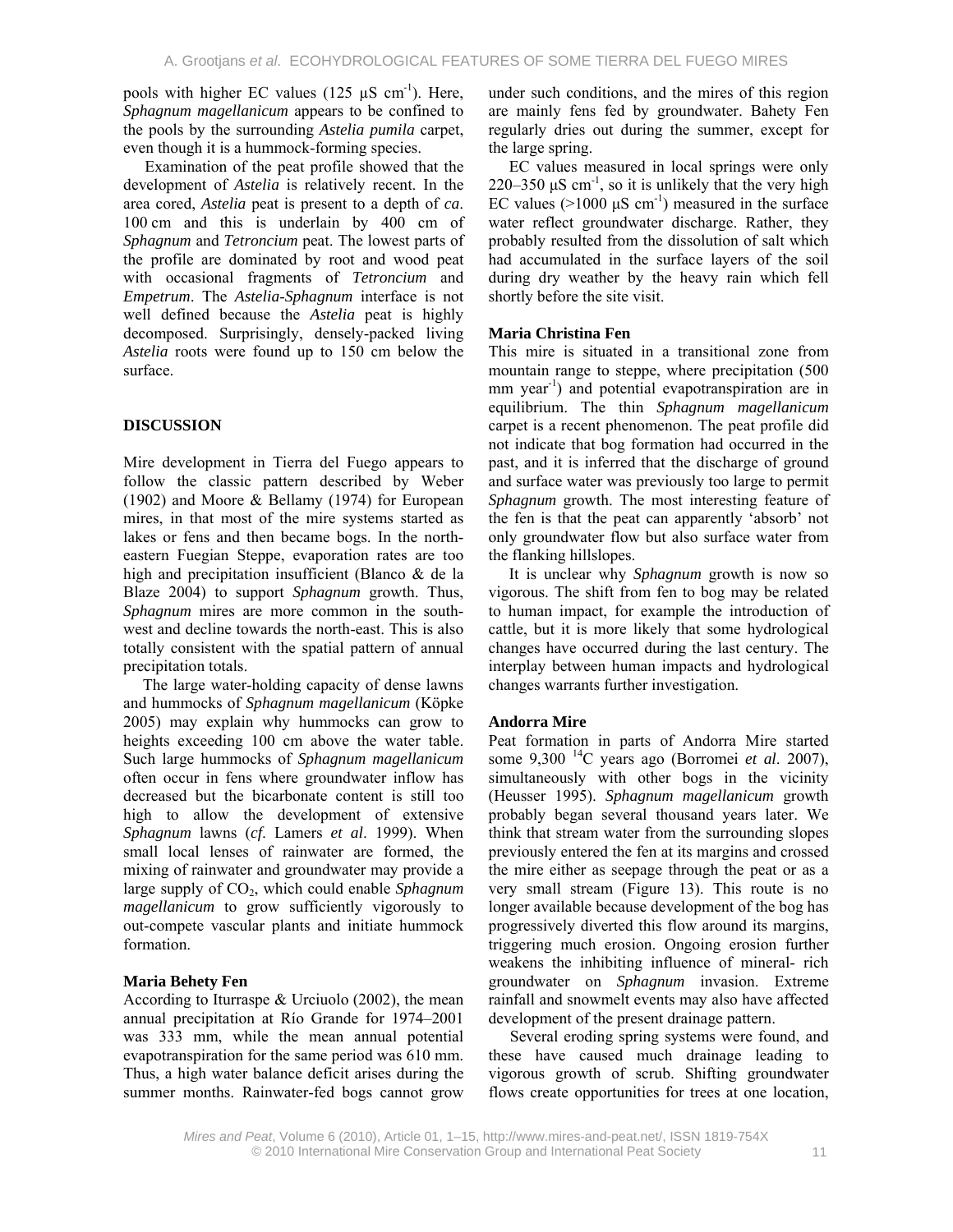

Figure 13. Impression of the Andorra fen before formation of the *Sphagnum magellanicum* peat.

but may drown trees elsewhere so that strong winds can easily blow them over. The presence of dry drainage channels suggests that groundwater and surface water flows may sometimes shift position, altering the spatial pattern of drainage. Some subsurface flow still occurs *via* 'soaks' through the fen which are marked by abundant *Caltha sagittata*. All of the soaks and eroding streams eventually converge on three rivulets which discharge into the main Arroyo Grande river.

Andorra Mire is an excellent example of a mire complex that shows all possible stages of mire formation and interaction between fen and bog. The current initiative to establish it as a Ramsar site, and thus to halt the ongoing extraction of peat from its periphery is, therefore, fully justified.

#### **Rancho Hambre Mire**

*Sphagnum magellanicum* is again the dominant bog species at Rancho Hambre but, in contrast to the situation at Andorra Mire, the discharge of groundwater appears to be very limited. We found only a very small zone with discharge of iron-rich groundwater. When we visited the mire, surface water flow was very active in small watercourses and pool systems. The effect of mineral-rich surface water in preventing the establishment of *Sphagnum*  lawns is demonstrated by the predominance of *Sphagnum magellanicum* hummocks and the lack of pool vegetation. Substantial water table fluctuations and an anoxic root zone may further inhibit *Sphagnum* growth.

The mire originated as a lake which became filled with peat. *Sphagnum* growth began at a very early stage, but the peat contains many radicells, possibly from *Tetrontium magellanicum.* The preponderance of poor fen vegetation and the presence of *Sphagnum fimbriatum* suggest that the inflowing groundwater has low pH and buffering capacity, so that rainwater influence supporting the establishment of *Sphagnum* vegetation could arise early in bog development.

Road building appears to have concentrated the flow of surface water into the culverts, and the death of all of the small forest thickets on the western flank of the valley is most likely due to a consequent increase in the frequency of flooding. A small forest at the eastern side of the mire has been drowned as a result of dam-building by beavers.

#### **Moat Mires**

At regional scale, *Astelia* mires occur mostly under conditions of perhumid climate with strongly desiccating winds, high annual rainfall (800–5000 mm  $yr^{-1}$ ), low summer temperatures and mild winters (Pisano 1983, Tuhkanen 1992, Kleinebecker *et al*. 2007). Continuous leaching by rain means that the landscape is generally very poor in soligeneous

*Mires and Peat*, Volume 6 (2010), Article 01, 1–15, http://www.mires-and-peat.net/, ISSN 1819-754X © 2010 International Mire Conservation Group and International Peat Society 12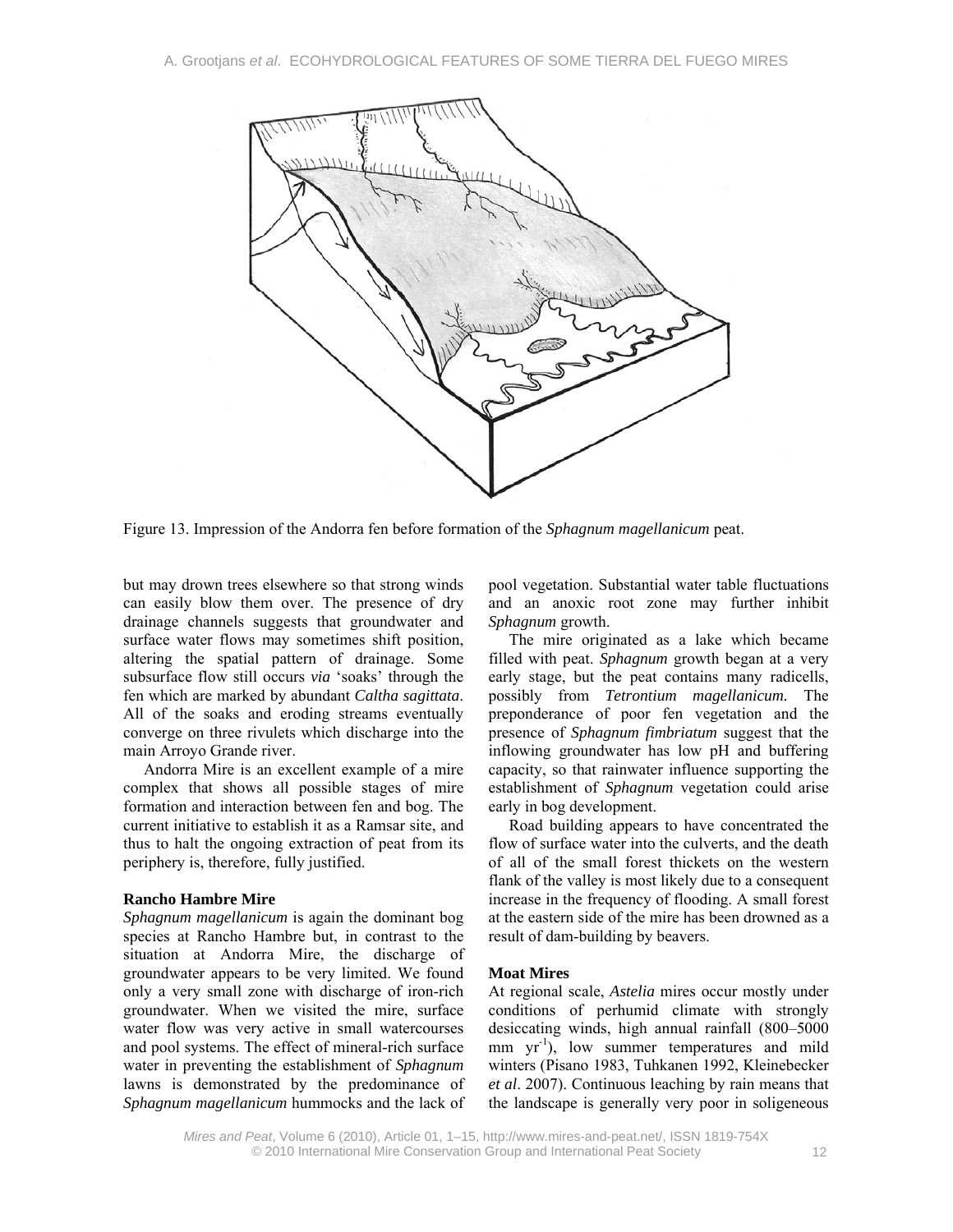minerals and nutrients (Pisano 1983, Zarin *et al*. 1998). Annual rainfall may exceed 800 mm in Moat (Iturraspe *et al*. 2009), and the apparent affinity of *Astelia* vegetation with coastal locations may in fact reflect a similar climatic pattern at the scale of the Moat valley (Roig & Collado 2004).

In the Moat mire system, large *Sphagnum* hummocks occur only in sheltered locations with low EC values (indicating low evapotranspiration) on forested slopes and close to thickets of small trees (see also Auer 1965). In areas that are exposed to the wind, *Astelia pumila* dominates and *Sphagnum magellanicum* is 'pushed back' to the low-lying pools and their margins. This may reflect the desiccating effect of wind on *Sphagnum* biomass production. Pools dominated by *Sphagnum magellanicum* have higher EC values than *Astelia*  sites. Groundwater may enter these pools, introducing additional mineral nutrients, when water levels are high. In fact, the highest EC values (*ca*. 300  $\mu$ S cm<sup>-1</sup>) - and luxuriant swamp vegetation were found at both sides of a mineral ridge, indicating influxes of mineral-rich groundwater originating from the ridge itself.

The peat stratigraphy shows that *Astelia pumila* invaded the Moat mires, replacing *Sphagnum*, 2,630 14C years ago (Heusser 1995). *Sphagnum magellanicum* apparently lacks the ability to recolonise once it has been out-competed by *Astelia pumila*. However, further investigation is needed to unravel the factors influencing competition between these two species. Our field observations suggest that inhibited *Sphagnum* growth (lack of hummocks) due to desiccation and lack of nutrients may favour the development of *Astelia pumila* cushions, and that wind may play an important role in preventing the recolonisation of dry *Astelia* cushions by *Sphagnum*.

# **CONCLUSION**

Tierra del Fuego is a veritable observatory for nearnatural mire formation in a remote part of the world which is, nevertheless, very close to urban areas with a well-developed infrastructure for tourism. Most of the mires have been little affected by human activity so far, although people have influenced fens in particular since the beginning of the  $20<sup>th</sup>$  century. Peat extraction by small local enterprises may not seem a serious threat to the large variety of mire types in Tierra del Fuego, but other global examples have shown that local activity may develop rapidly into large-scale mechanised operations capable of depleting local peat reserves

within a very short time period. Hopefully the mires we visited in Tierra del Fuego will remain available for future generations to enjoy as living ecosystems with their special biodiversity. Although the variety of species is low, many of them are endemic and cannot be found outside this limited area. Nowadays, even large peat companies agree that horticultural and energy peat should not be extracted from pristine mires. Alternative non-destructive forms of land use should be developed and promoted for peatlands here. It is encouraging that Ushuaia City Council has given support to a provincial plan to acknowledge the Andorra Valley Glacier and the magnificent Andorra Mire as a Ramsar site. We hope that further similar initiatives will follow.

# **REFERENCES**

- Anchorena, J. (1985) Recursos naturales y aptitud de uso ganadero. Dos cartas 1:40000 para la región magallánica (Natural resources and suitability for livestock farming. Two 1:40,000 maps for the Magellanic region). In: Boelcke, O., Moore, D.M. & Roig, F.A. (eds.) *Transecta Botánica de la Patagonia Austral*, CONICET (Argentina), Royal Society (UK) & Instituto de la Patagonia (Chile), 695–733 (in Spanish).
- Anchorena, J., Cingolani, A.M., Livraghi, E., Collantes, M.B. & Stoffella, S. (2001) *Manejo del pastoreo de ovejas en Tierra del Fuego* (*Sheep Pasture Management Guidelines for Tierra del Fuego*). EDIPUBLI, Buenos Aires, ISBN 987-99049-2-3 (in Spanish).
- Auer, V. (1965) The Pleistocene of Fuego-Patagonia Part IV: bog profiles. *Anales Academiae Scientiarum Fennicae, A III,* 80, 1–6.
- Baumann, M. (2006) *Water Flow, Spatial Patterns and Hydrological Self-regulation of a Raised Bog in Tierra del Fuego (Argentina)*. M.Sc. thesis, University of Greifswald, 96 pp.
- Blanco, D.E. & de la Balze, V.M. (eds.) (2004) *Los Turbales de la Patagonia, bases para su inventario y la conservación de su biodiversidad* (*The Peatlands of Patagonia, foundations for inventories and biodiversity conservation*). Publicación 19, Wetlands Internacional, Buenos Aires, 149 pp. (in Spanish).
- Bonarelli, G. (1917) Tierra del Fuego y sus turberas (Tierra del Fuego and its peatlands). *Anales del Ministerio de Agricultura de la Nación, Sección Geologíca Mineralogía y Minería, Buenos Aires*, XII 3, 119 (in Spanish).
- Borromei, A.M., Coronato, A., Quattrocchio, M.,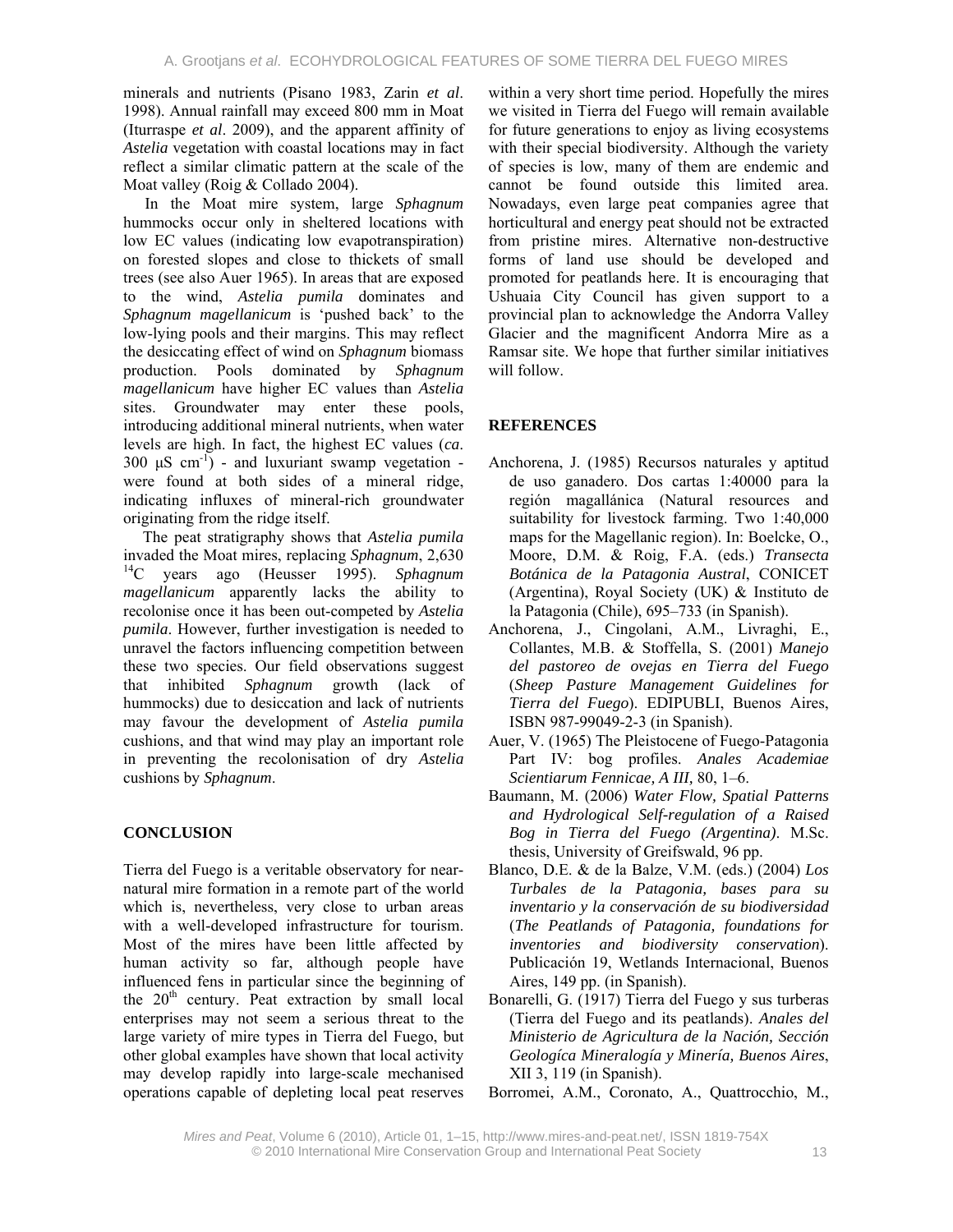Rabassa, J., Grill, S. & Roig, C. (2007) Late Pleistocene-Holocene environments in Valle Carbajal, Tierra del Fuego, Argentina. *Journal of South American Earth Sciences*, 23, 321–335.

- Coronato, A., Roig, C., Collado, L. & Roig, F. (2006) Geomorphological emplacement and vegetational characteristics of Fuegian peatlands, southernmost Argentina, South America. In: Martini, P., Martínez Cortízas, A. & Chesworth, W. (eds.) *Peatlands: Evolution and Records of Environmental and Climate Changes*. Developments in Earth Surface Processes series, Chapter 9, Elsevier, Amsterdam, 111–129.
- Collantes, M. & Faggi, A.M. (1999) Los Humedales del Sur de Sudamérica. In: Malvárez, A.I. (ed.) *Tópicos Sobre Humedales Templados y Subtropicales de Sudamérica* (*Notes on Temperate and Subtropical Wetlands of South America*), UNESCO-MAB, Montevideo, 15–25 (in Spanish).
- Grootjans, A.P. & Van Diggelen, R. (2009) Hydrological dynamics III: hydro-ecology. In: Maltby, E. & Barker, T. (eds.) *The Wetlands Handbook*, Chapter 8, Wiley/Blackwell, Chichester, 194–212.
- Heusser, C.J. (1995) Palaeoecology of a *Donatia/Astelia* cushion bog, Magellanic Moorland - Subantarctic Evergreen Forest transition, southern Tierra del Fuego, Argentina. *Palaeobotany and Palynology*, 89, 429–440.
- Iturraspe, R. & Urciuolo, A. (2002) Ciclos deficitarios en el régimen de sistemas lagunares de la estepa fueguina (Dry spells and hydrological regimes in ponds and lakes of the steppe in Tierra del Fuego). *Acta del XIX Congresso Nacional del Agua, Cordoba-Argentina*, CDRom, 10 pp. (in Spanish).
- Iturraspe, R. & Urciuolo, A. (2004) Les tourbières de la Terre de Feu en Argentine: un patrimoine naturel très menace (The mires of Tierra del Fuego in Argentina: a threatened natural heritage). *Geocarrefour*, 79(4), 143–152 (in French).
- Iturraspe, R. & Urciuolo, A. (2005) *Field Guide, Simposio International de Turberas (IMCG mires and peatlands field symposium), Tierra del Fuego*, IMCG, Ushuaia.
- Iturraspe, R., Urciuolo, A.B. & Iturraspe, R.J. (2009) Spatial analysis and description of eastern peatlands of Tierra del Fuego, Argentina. In: Heikkilä, R. & Lindholm, T. (eds.) *Proceedings of the IMCG Conference, Finland, 2006*, IMCG, Helsinki (in press).
- Kleinebecker, T., Holzel, N. & Vogel, A. (2007) Gradients of continentality and moisture in

South Patagonian ombrotrophic peatland vegetation. *Folia Geobotanica*, 42, 363–382.

- Köpke, K. (2005) *Musterbildung in einem feuerländischen Regenmoor* (*Pattern Formation in a Bog in Tierra del Fuego*). MSc thesis, Greifswald University (in German).
- Lamers, L.P.M., Farhoush, C., Van Groenendael, J.M. & Roelofs, J.G.M. (1999) Calcareous groundwater in raised bogs; the concept of obrotrophy revisited. *Journal of Ecology*, 87, 639–648.
- León, R.J.C., Bran, D., Collantes, M.B., Paruelo, J. & Soriano, A. (1998) Grandes unidades de vegetación de la Patagonia extra-andina (Principal vegetation types of Patagonia excluding mountain areas). *Ecología Austral*, 8, 125–144 (in Spanish).
- Mauquoy, D. & Bennett, K.D. (2006) Peatlands in Tierra del Fuego. In: Rydin, H. & Jeglum, J.K. (eds.) *The Biology of Peatlands*, Oxford University Press, 343 pp.
- Moore, D. (1983) *Flora of Tierra del Fuego*. Nelson, Oswestry, 396 pp.
- Moore, P.D. & Bellamy, D.J. (1974) *Peatlands*. Elek Science, London, 221 pp.
- Paruelo, J.M., Beltrán, A., Jobbágy, E.G., Sala, O.E. & Golluscio, R.A. (1998) The climate of Patagonia: general patterns and controls on biotic processes. *Ecologia Austral*, 8, 85–101.
- Pisano, E. (1983) Chapter 10: The Magellanic tundra complex. In: Gore, A.J.P. (ed.) *Mires: Swamp, Bog, Fen and Moor*, Ecosystems of the World, 4 B, 295–329.
- Rabassa, J., Coronato, A. & Roig, C. (1996) The peat bogs of Tierra del Fuego, Argentina. In: Lappalainen, E. (ed.) *Global Peat Resources*, International Peat Society, Finland, 261–266.
- Roig, C.E. & Collado, L. (2004) Ventana Nº 7 Moat (Chapter 7 - Moat). In: Blanco, D.E. & de la Balze, V.M. (eds.) *Los Turbales de la Patagonia, bases para su inventario y la conservación de su biodiversidad* (*The Peatlands of Patagonia, foundations for inventories and biodiversity conservation*), Wetlands International, Buenos Aires, 66–71 (in Spanish).
- Roig, F.A., Anchorena, J., Dollenz, O., Faggi, A.M. & Méndez, E. (1985) Las comunidades vegetales de la Transecta Botánica de la Patagonia Austral. Primera parte: La vegetación del área continental (Plant communities along a botanical crosssection through southern Patagonia). In: Boelcke, O., Moore, D.M. & Roig, F.A. (eds.) *Transecta Botánica de la Patagonia Austral*, CONICET, Buenos Aires, 350–456 (in Spanish).